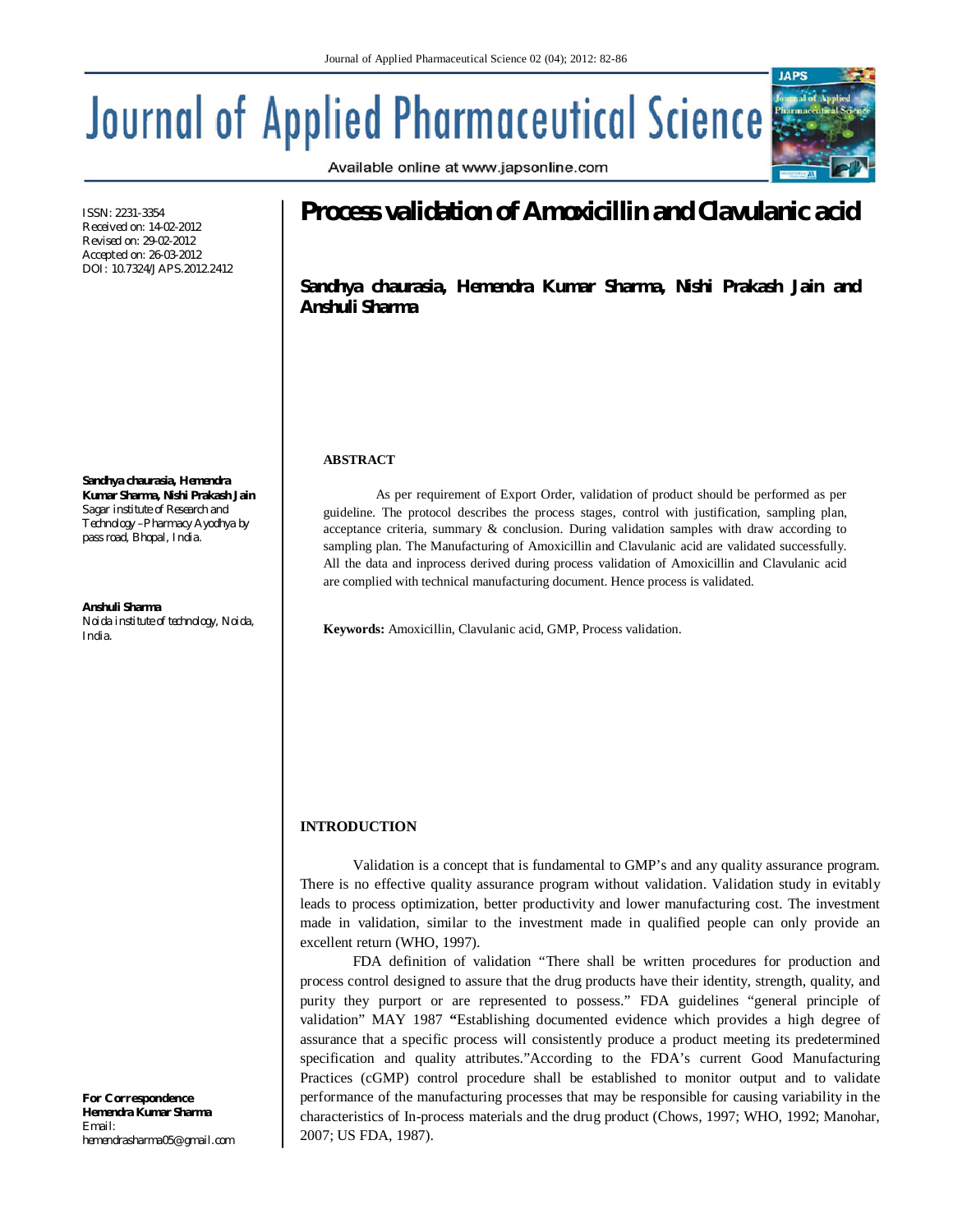## **MATERIALS AND METHODS**

# **Instrument Used**

Stem Sterilizer, Vial Washing Machine, Sterilizing Tunnel, Powder Filling Machine, Vial Sealing Machine, Vial Inspection Machine all equipments are perfectly qualified.

#### **Batch Operation**

The batch operation validation approach means a plan to conduct process validation on different products manufactured with the same processes using the same equipment. The validation process using these approaches must include batches of different strengths or products which should be selected to represent the worst case conditions or scenarios to demonstrate that the process is consistent for all strengths or products involved.

In process validation three consecutive batches are used for manufacturing operation these batches are of the size which will be produced during the routine marketing of the product.

The given Batch operation is for sterile products, to be performed in various stages (Table-1).

# **RESULTS AND DISCUSSION**

The process validation was started at the qualification of equipment all the equipment was qualified at the time of process validation. Environmental condition monitoring of manufacturing area is critical process parameter for process validation. In environmental monitoring critical parameter like, temperature, relative humidity, and differential pressure, viable or non-viable particles are generally monitored. The maximum and minimum temperature was found to be 22.44ºC and 19.21ºC respectively in different processing area. The maximum and minimum relative

**Table. 1:** Batch Operation Details.

humidity % was found 27.50% and 18.23% respectively in different processing area. The maximum and minimum differential pressure was found to be 3.4 mm of WC and 1.8 mm of WC respectively depends on different processing area. The viable particles were not found during observation. The maximum non viable particles of  $\geq 0.5\mu$  were found to be 536 and 1645 per m<sup>3</sup> respectively in sterile filling area and area adjacent to sterile area. Similarly, the maximum non viable particles of  $\geq 5.0\mu$  were found to be 5 and 329 per  $m<sup>3</sup>$  respectively in sterile filling area and area adjacent to sterile area. The visible and non visible particulate matter was checked during vial washing, sterilization and filling stages, the particulate matter was found to be as per acceptance criteria. During vial filling and stoppering the weight variation and content uniformity of dosage unit was also calculated / checked. The result was found under acceptance criteria.

Sealing integrity test was performed after vial sealing with the help of sealing integrity test apparatus no defects was observed in this test. Analytical test and sterility test of finished product was performed by quality control and microbiology department both test were complies. All about the calculation the batch yield of three consecutive batches were found to be 95.14%, 95.67% and 95.53% respectively.

So the data of all three batches were complying with its acceptance criteria. Hence the product can be successfully manufactured at the commercial scale and the sterile manufacturing process is validated.

Where the result obtained show significant deviations from those expected, the regulatory authorities need to be informed immediately. In such cases corrective action should be proposed and any changes proposed in the manufacturing process should receive prior regulatory approval by way of variation.

| S. no. | Unit operation            | <b>Parameters</b>                                    | Limit/operating range for all three batches.               |
|--------|---------------------------|------------------------------------------------------|------------------------------------------------------------|
|        |                           | PH                                                   | 5 to 7 purified water, & Water for injection               |
|        |                           | Conductivity                                         | WFI: NMT 1.3µs/cm                                          |
|        | <b>Water Purification</b> | Toc/ Oxidisable substance.                           | NMT 500 PPb                                                |
|        |                           | Particulate matter                                   | $WFI: \geq 10\mu$ :NMT 100/10ml $\geq 25\mu$ : NMT 10/10ml |
|        |                           | Endotoxins                                           | WFI & UF:NMT 0.25 EU/ml WFI 06 5125 EU/ml                  |
|        |                           | No. of steam pulses                                  | 03                                                         |
|        | Steam Sterilization of    | Stem pressure for pulsing                            | $0.700$ Kg/cm <sup>2</sup>                                 |
| 2      | Machine<br>Parts.         | Vacuum for pulsing                                   | $-0.700Kg/cm^2$                                            |
|        | Garments and Rubber       | Sterilization temperature range during sterilization | 121°C to 123°C                                             |
|        | Stopper.                  | Standard sterilization period                        | $25 \text{ min}$                                           |
|        |                           | Vacuum cycle                                         | $45 \text{ min}$                                           |
|        | Drying<br>Rubber<br>of    | Photohelic reading of sterilization chamber          | Sterilization 5mm to 35mm to water column                  |
| 3      |                           | Drying time                                          | $120 \text{ min}$                                          |
|        | Stopper.                  | Temperature range during hold period                 | 100-120 °C                                                 |
|        |                           | Compressed air pressure                              |                                                            |
|        |                           | Control air                                          | NLT 5.0Kg/cm <sup>2</sup>                                  |
|        |                           | Process air                                          | NLT 3.5Kg/cm <sup>2</sup>                                  |
| 4      | Vial Washing              | Pressure of water                                    |                                                            |
|        |                           | Purified water                                       | NLT $2.5$ Kg/cm <sup>2</sup>                               |
|        |                           | Water for injection                                  | NLT 2.5 Kg/cm <sup>2</sup>                                 |
|        |                           | RE-circulated water wash time and WFI wash time      | 10ml vials 1.5sec                                          |
|        |                           | Compressed air blowing time                          | 10ml vials 1.8sec                                          |
|        | Sterilization<br>and      | Sterilization zone temperature range                 | 320 to 360°C                                               |
| 5      | of<br>Depyrogenation      | Conveyor speed                                       | 10ml vial $119 \pm 1$ RPM                                  |
|        | Vials                     | Total travel time                                    | $10ml$ vial $22-24min$                                     |
|        |                           | Vacuum available                                     | $NLT$ 0.5 bar                                              |
|        | Vial Filling and          | Compressed air pressure                              | NLT 3.0Kg/cm <sup>2</sup>                                  |
| 6      | Stoppering                | Dosing cycle                                         | Single/Double dosing                                       |
|        |                           | Nitrogen pressure (Dosing)                           | NLT 3.0Kg/cm <sup>2</sup>                                  |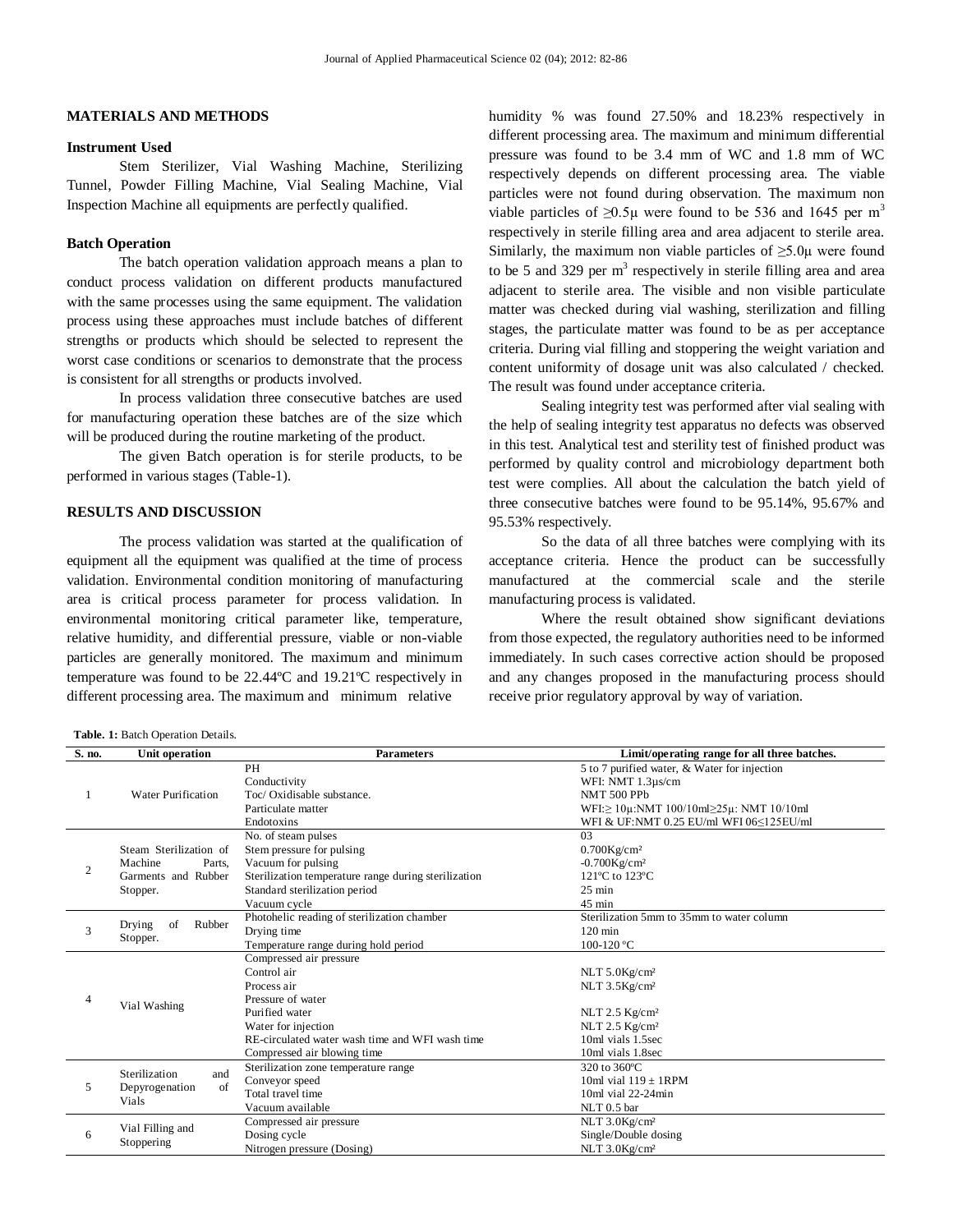



#### **RESULTS AND DISCUSSION**

The process validation was started at the qualification of equipment all the equipment was qualified at the time of process validation. Environmental condition monitoring of manufacturing area is critical process parameter for process validation. In environmental monitoring critical parameter like, temperature, relative humidity, and differential pressure, viable or non-viable particles are generally monitored. The maximum and minimum temperature was found to be 22.44ºC and 19.21ºC respectively in different processing area. The maximum and minimum relative humidity% was found 27.50% and 18.23% respectively in different processing area. The maximum and minimum differential pressure was found to be 3.4 mm of WC and 1.8 mm of WC respectively depends on different processing area. The viable particles were not found during observation. The maximum non viable particles of  $≥0.5\mu$  were found to be 536 and 1645 per m<sup>3</sup> respectively in sterile filling area and area adjacent to sterile area. Similarly, the maximum non viable particles of  $\geq$ 5.0 $\mu$  were found to be 5 and 329 per m<sup>3</sup> respectively in sterile filling area and area adjacent to sterile area. The visible and non visible particulate matter was checked

during vial washing, sterilization and filling stages, the particulate matter was found to be as per acceptance criteria. During vial filling and stoppering the weight variation and content uniformity of dosage unit was also calculated / checked. The result was found under acceptance criteria. Sealing integrity test was performed after vial sealing with the help of sealing integrity test apparatus no defects was observed in this test. Analytical test and sterility test of finished product was performed by quality control and microbiology department both test were complies. All about the calculation the batch yield of three consecutive batches were found to be 95.14%, 95.67% and 95.53% respectively. So the data of all three batches were complying with its acceptance criteria. Hence the product can be successfully manufactured at the commercial scale and the sterile manufacturing process is validated. Where the result obtained show significant deviations from those expected, the regulatory authorities need to be informed immediately. In such cases corrective action should be proposed and any changes proposed in the manufacturing process should receive prior regulatory approval by way of variation.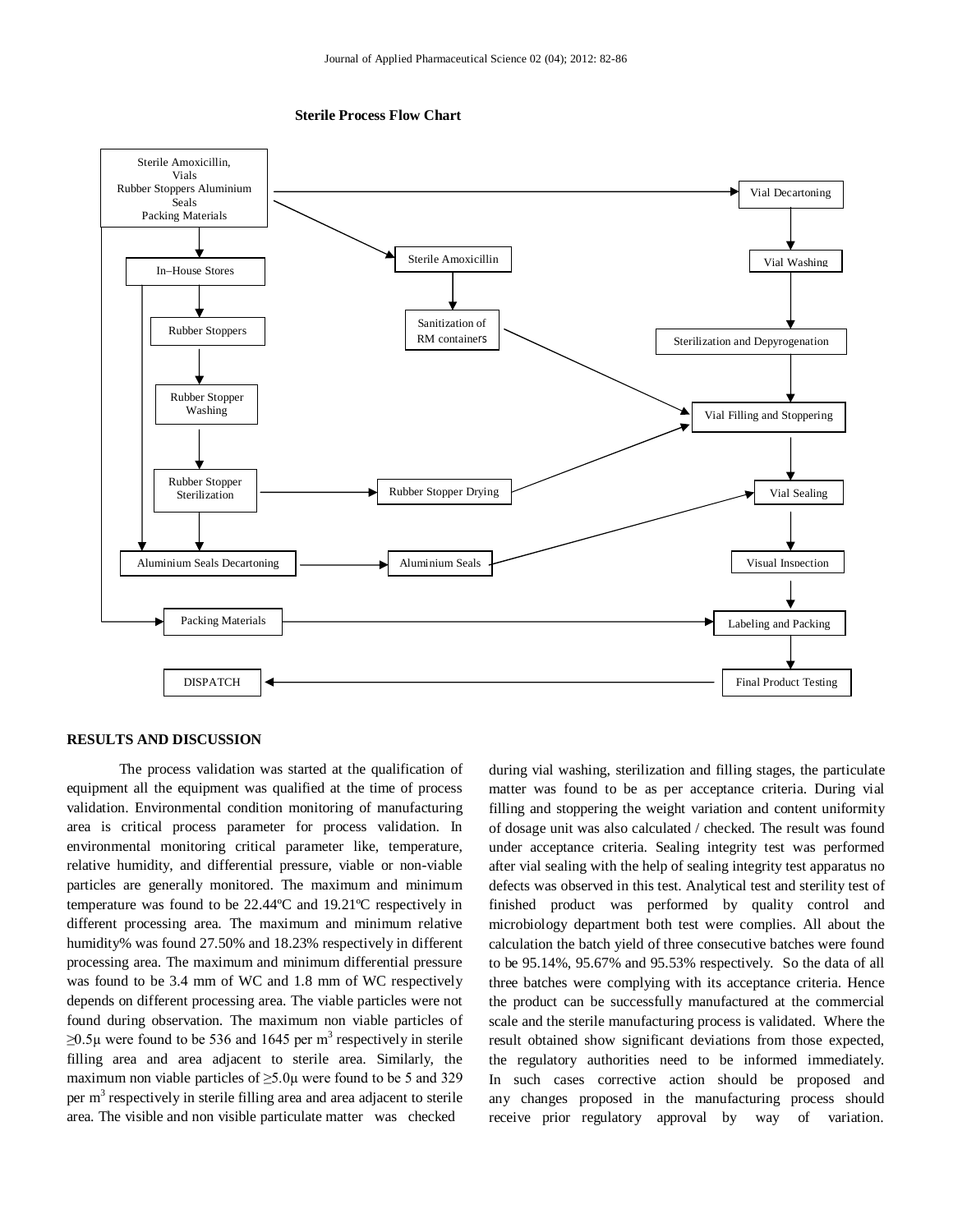# **Table 2:** Equipment Details.

| S. No. | Equipment                 | Make           | Equipment no. |
|--------|---------------------------|----------------|---------------|
|        | Stem Sterilizer           | Machine Fabric | $SST-01$      |
| J.     | Vial Washing Machine      | Macofer        | $VWM-01$      |
| 4.     | <b>Sterilizing Tunnel</b> | Klinzaids      | $ST-01$       |
| J.     | Powder Filling Machine    | Macofer        | $PF-01$       |
| 6.     | Vial Sealing Machine      | Macofer        | $VSM-01$      |
|        | Vial Inspection Machine   | Amba           | $VI-01$       |

**Table 3:** Equipment Qualification Details.

| S. no. | Equipment name            | Oualification |
|--------|---------------------------|---------------|
|        | Autoclave                 | Oualified     |
|        | Vial Washing Machine      | Oualified     |
|        | <b>Sterilizing Tunnel</b> | Oualified     |
|        | Powder Filling Machine    | Oualified     |
|        | Vial Sealing Machine      | Oualified     |
|        | Vial Inspection machine   | Oualified     |

## **Table 4:** Environmental Condition of Manufacturing Area.

| S. no. | <b>Parameters</b>       | Area                         | Acceptance criteria                    | <b>Observation</b>     |                        |                        | Comply/    |
|--------|-------------------------|------------------------------|----------------------------------------|------------------------|------------------------|------------------------|------------|
|        |                         |                              |                                        | <b>B.NO-01</b>         | <b>B.NO-02</b>         | <b>B.NO-03</b>         | Not comply |
|        |                         | Vial filling area            | NMT 24°C                               | 19.21 °C               | $19.23$ °C             | $19.24$ °C             | Comply     |
|        | Temperature $(\circ c)$ | Cooling zone                 | NMT 24°C                               | $20.24$ <sup>o</sup> C | $21.0$ <sup>o</sup> C  | $20.26$ °C             | Comply     |
| 1.     |                         | Vial washing room            | NMT $26^{\circ}$ C                     | $22.40^{\circ}$ C      | $22.44$ <sup>o</sup> C | $22.35^{\circ}$ C      | Comply     |
|        |                         | Vial sealing room            | NMT $26^{\circ}$ C                     | $23.10^{\circ}$ C      | $22.40^{\circ}$ C      | 23.23°C                | Comply     |
|        | Humidity<br>Relative    | Vial filling area            | <b>NMT 30%</b>                         | 18.40%                 | 18.23%                 | 19.0%                  | Comply     |
| 2.     | (% )                    | Cooling zone                 | <b>NMT 45%</b>                         | 27.1%                  | 27.5%                  | 27.3%                  | Comply     |
|        | Differential            | Vial filling vs Vial washing | NLT 10 pascal                          | 2.6mm of wc            | $2.4 \text{ mm of we}$ | $2.3 \text{ mm of we}$ | Comply     |
| 3.     | of<br>Pressure<br>(mm   | Vial filling vs Cooling zone | NLT 10 pascal                          | $2.7 \text{ mm of we}$ | 2.8 mm of wc           | $2.4 \text{ mm of we}$ | Comply     |
|        | wc)                     | Vial filling vs Air lock     | NLT 10 pascal                          | $1.8 \text{ mm of we}$ | $1.8 \text{ mm of we}$ | $1.8 \text{ mm of we}$ | Comply     |
| 4.     | Sterile Filling Area    | Viable particle count        | $1$ CFU/ $m3$                          | Ni1                    | Nil                    | Nil                    | Comply     |
|        | Particle Count          | Non viable particle count    | $\geq$ 0.5µ=NMT 3520/m <sup>3</sup>    | $400/m^3$              | $536/m^3$              | $454/m^3$              | Comply     |
|        |                         |                              | $\geq 5$ u= NMT 20 /m <sup>3</sup>     | 4/m <sup>3</sup>       | 5/m <sup>3</sup>       | 5/m <sup>3</sup>       | Comply     |
| 5.     | Adjacent to<br>Area     | Viable particle count        | 2CFU/m <sup>2</sup>                    | Ni1                    | Nil                    | Nil                    | Comply     |
|        | Sterile Area Particle   |                              | $\geq$ 0.5µ=NMT 352000/ m <sup>3</sup> | $1700/m^3$             | 1743/m <sup>3</sup>    | $1645/m^3$             | Comply     |
|        | Count                   | Non viable particle count    | $>5$ u= NMT 2900 /m <sup>3</sup>       | $225/m^3$              | $322/m^3$              | $329/m^3$              | Comply     |

#### **Table 5:** Observation Report.

|       |                    | Acceptance criteria                                                                                     |                | <b>Observation</b>  |                |  |
|-------|--------------------|---------------------------------------------------------------------------------------------------------|----------------|---------------------|----------------|--|
| S.no. | <b>Test</b>        |                                                                                                         |                | comply / Not comply |                |  |
|       |                    |                                                                                                         | <b>B.NO-01</b> | <b>B.NO-02</b>      | <b>B.NO-03</b> |  |
|       | Particulate matter | Visible particulate matter: Vials should be free from visible particulate matter.                       | Comply         | Comply              | Comply         |  |
|       |                    | Sub-visible particulate matter: $\geq 10\mu$ :NMT600 $\geq 25\mu$ :NMT60                                | Comply         | Comply              | Comply         |  |
|       | Particulate matter | Visible particulate matter: Vials should be essentially free from visible particulate matter.           | Comply         | Comply              | Comply         |  |
|       |                    | Sub-visible particulate matter: $\geq 10\mu$ :NMT600 $\geq 25\mu$ :NMT60                                | Comply         | Comply              | Comply         |  |
| 3.    | Weight variation   | Individual weight $\pm 5\%$ of target fill weight average fill weight: $\pm 2\%$ of target fill weight. | Comply         | Comply              | Comply         |  |
|       |                    | RSD: NMT 6.0%                                                                                           |                |                     |                |  |
|       | Uniformity<br>of   | Meets the requirement. (NMT 15.0%)                                                                      | Comply         | Comply              | Comply         |  |
| 4.    | dosage units (By   |                                                                                                         |                |                     |                |  |
|       | weight variation)  |                                                                                                         |                |                     |                |  |
| 5.    | Particulate matter | Visible particulate matter: Vials should be essentially free from visible particulate matter.           | Comply         | Comply              | Comply         |  |
|       |                    | Sub-visible particulate matter: $\geq 10\mu$ :NMT600 $\geq 25\mu$ :NMT60                                | Comply         | Comply              | Comply         |  |
| 6.    | Sealing of vials.  | No. defects should be observed.                                                                         | Comply         | Comply              | Comply         |  |

#### **Table. 6:** Critical Process Parameters.

|        | <b>Parameters</b>                                                                                   | Remark         |                |                |  |
|--------|-----------------------------------------------------------------------------------------------------|----------------|----------------|----------------|--|
| S. no. |                                                                                                     | <b>B.NO-01</b> | <b>B.NO-02</b> | <b>B.NO-03</b> |  |
|        | Steam sterilization of machine parts, garments & rubber stoppers                                    |                |                |                |  |
| ı.     | Loading pattern of vials filling machine parts, garments $\&$ rubber stoppers as per 5.2.           | Comply         | Comply         | Comply         |  |
|        | Drying of stoppers                                                                                  |                |                |                |  |
| ۷.     | Loading pattern should be as per 5.3.                                                               | Comply         | Comply         | Comply         |  |
|        | Vial washing                                                                                        |                |                |                |  |
| 3.     | Particulate matter in compressed air, purified water, and water for injection as per 5.4.           | Comply         | Comply         | Comply         |  |
|        | Vial sealing                                                                                        |                |                |                |  |
| 4.     | Container closure integrity test as per reference 5.7.                                              | Comply         | Comply         | Comply         |  |
|        | <b>Vial inspection</b>                                                                              |                |                |                |  |
| 5.     | Defective vials (glass defects, sealing defects, foreign particles and others) and any extra matter | Comply         | Comply         | Comply         |  |
|        | embedded in powder as per reference 5.8.                                                            |                |                |                |  |